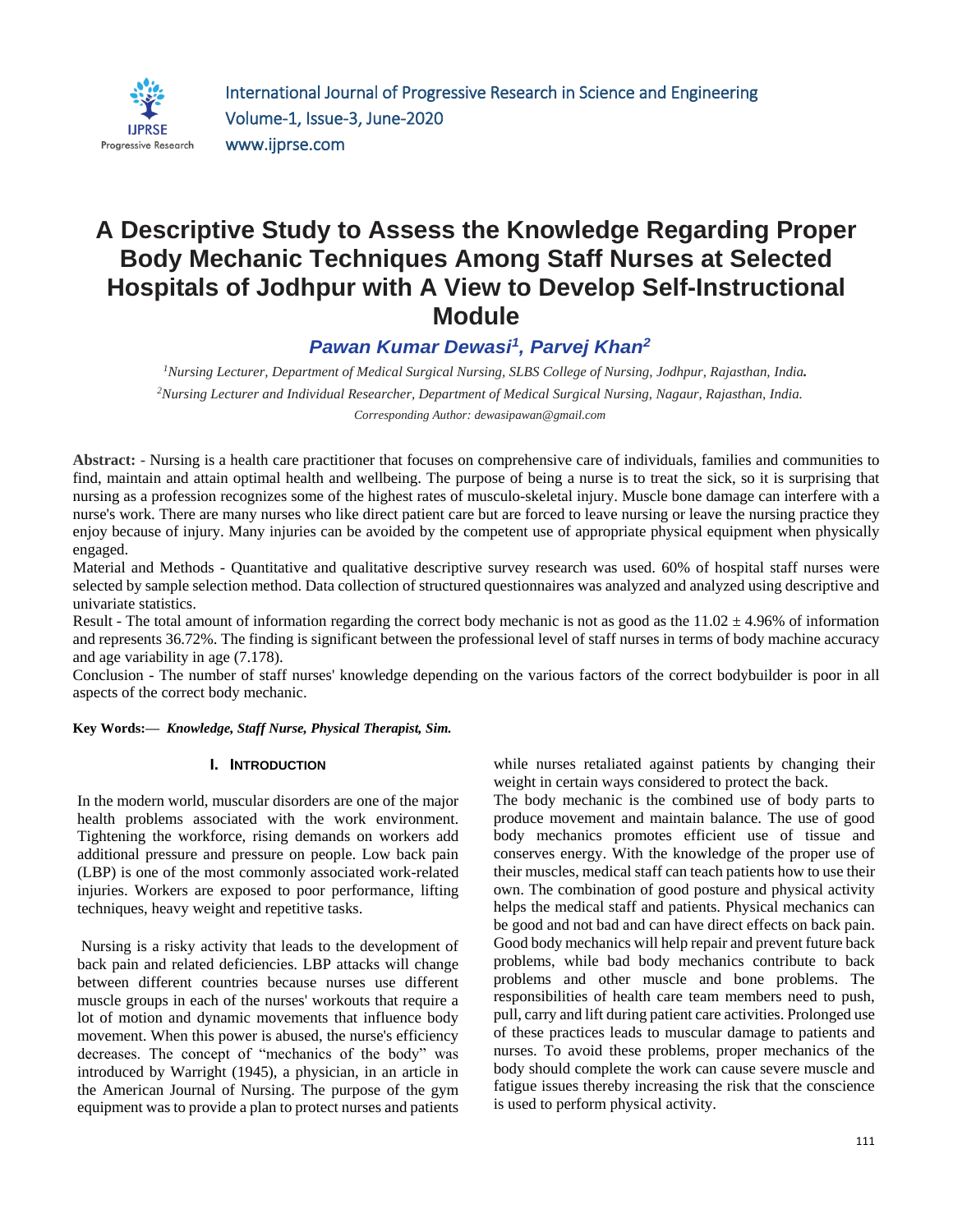

Compared to other nursing professionals are among the most vulnerable to muscular disorders. Bureau of Labor Statistics list, registered nurses 6th in the list of high-risk areas for diagnoses and sprains. A study on the impact of cervical injury on American nurses revealed that 52% of nurses complained of back pain, 12% of nurses 'left good' because of back pain, 20% were transferred to a different unit or job and 38% suffered labor. Back pain is sufficient and requires a break from work and 6%, 8% and 11% of registered nurses have even reported changes in neck, shoulder and back problems respectively.

#### **II. MATERIAL AND METHODS**

A quantitative description was adopted for the study. The population had shriram hospitals in Jodhpur. A sample of 60 nurses was selected using meaningful samples. The questionnaire of the building was approved by the data collection investigator. The structured information information tool works by experts. Tool reliability is made using Chronbac's alpha formula.

#### **III. RESULTS**

Analysis and interpretation of data collected from 60 nurse practitioners at selected Jodhpur hospitals to evaluate information regarding the correct body mechanics. Descriptive and non-descriptive statistics were used for analysis. It was found that that information in relation to the correct body mechanic is not good with the knowledge of  $11.02 \pm 4.96$  and mean 36.72%. However, most variables such as gender, marital status, qualifications, monthly income, clinical experience, work environment, working hours and appointments did not find a high association with the level of knowledge about the appropriate bodybuilder among staff nurses without age.

Table No.1. also indicates that the majority (70%) of the sample had incorrect information, followed by 28.3% had medium information and only a few (1.7%) samples had good information regarding the correct body mechanic.

Table No. 2 shows that the proportion of staff nurses 'knowledge according to the different aspects of proper body mechanics, was higher (40.95%) regarding' Anatomy & Physiology 'with a mean of 2.87 and SD of  $\pm$  1.75, followed by 39.63% with regard to' body mechanics' with 3.57 and SD of  $\pm$  1.77, 36.67% about 'Adverse impact of body mechanics' with mean 1.83 and SD of  $\pm$  1.26, 31.11% about' standard details' with 0.93 and SD of mean  $- \pm 0.90$ , and the lowest (30.28%) in relation to 'Techniques & Transfer Equipment' with a mean of 1.82 and SD of  $\pm$  1.49. The total knowledge score with  $\pm$  SD is 11.02  $\pm$  4.96 and mean information is 36.72%.

| Level of<br><b>Awareness</b> | <b>Frequency</b> | Percentage |  |  |
|------------------------------|------------------|------------|--|--|
| <b>Blind</b>                 | 42               | 70.0%      |  |  |
| Average                      | 17               | 28.3%      |  |  |
| That's fine                  |                  | 1.7%       |  |  |

| Table. 1. Frequency and percentage distribution of level of |  |
|-------------------------------------------------------------|--|
| Knowledge regarding proper body mechanic                    |  |

| Table.2. Aspects wise mean knowledge score regarding |
|------------------------------------------------------|
| proper body mechanic.                                |

| <b>Aspects</b>                                 | <b>Maximum</b> | Mean  | $\pm$ S.D. | Mean<br>$\frac{0}{0}$ |
|------------------------------------------------|----------------|-------|------------|-----------------------|
| General<br>information                         | 3              | 0.93  | 0.90       | 31.11%                |
| Anatomy<br>&<br>Physiology                     | 7              | 2.87  | 1.75       | 40.95%                |
| Principles<br>of body<br>mechanics             | 9              | 3.57  | 1.77       | 39.63%                |
| Techniques<br>& Transfer<br>Equipment          | 6              | 1.82  | 1.49       | 30.28%                |
| Ill effect of<br>improper<br>body<br>mechanics | 5              | 1.83  | 1.26       | 36.67%                |
| Overall<br>knowledge<br>Score                  | 30             | 11.02 | 4.96       | 36.72%                |

## **IV. CONCLUSION**

After a detailed analysis, this study provides the following conclusion

- 1. The majority (1.7%) of the samples were knowledgeable about the proper body machinery.
- 2. A Non-significant correlation between the knowledge of samples with selected socioeconomic